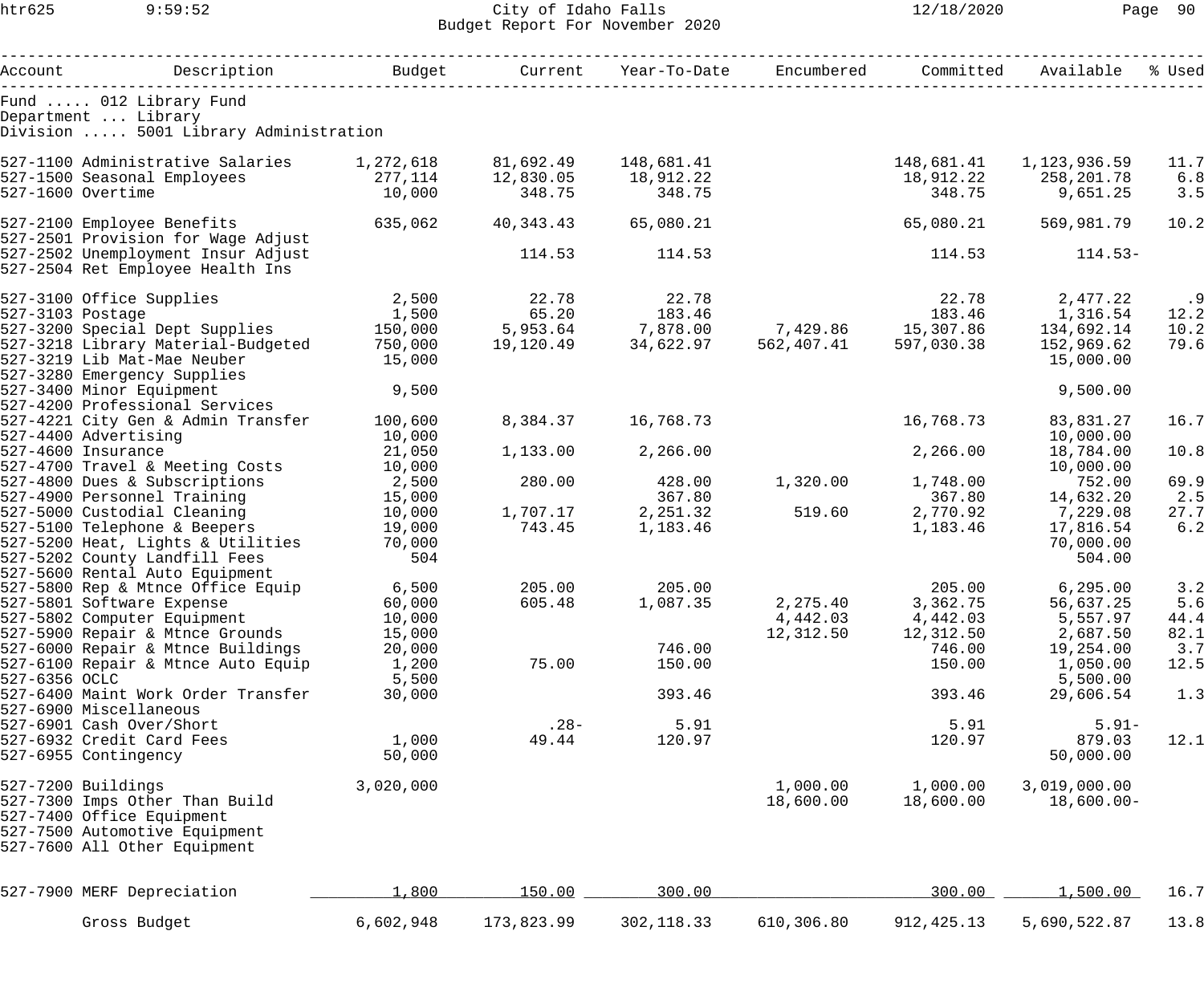## htr625 9:59:52 City of Idaho Falls 12/18/2020 Page 91 Budget Report For November 2020

| Account                                       | Description                           | Budget    | Current    | Year-To-Date | Encumbered | Committed  | Available    | % Used |
|-----------------------------------------------|---------------------------------------|-----------|------------|--------------|------------|------------|--------------|--------|
| Fund  012 Library Fund<br>Department  Library | Division  5001 Library Administration |           |            |              |            |            |              |        |
|                                               | 527-9800 Interfund Transfers          |           |            |              |            |            |              |        |
|                                               | Library Administration                | 6,602,948 | 173,823.99 | 302,118.33   | 610,306.80 | 912,425.13 | 5,690,522.87 | 13.8   |
|                                               |                                       |           |            |              |            |            |              |        |